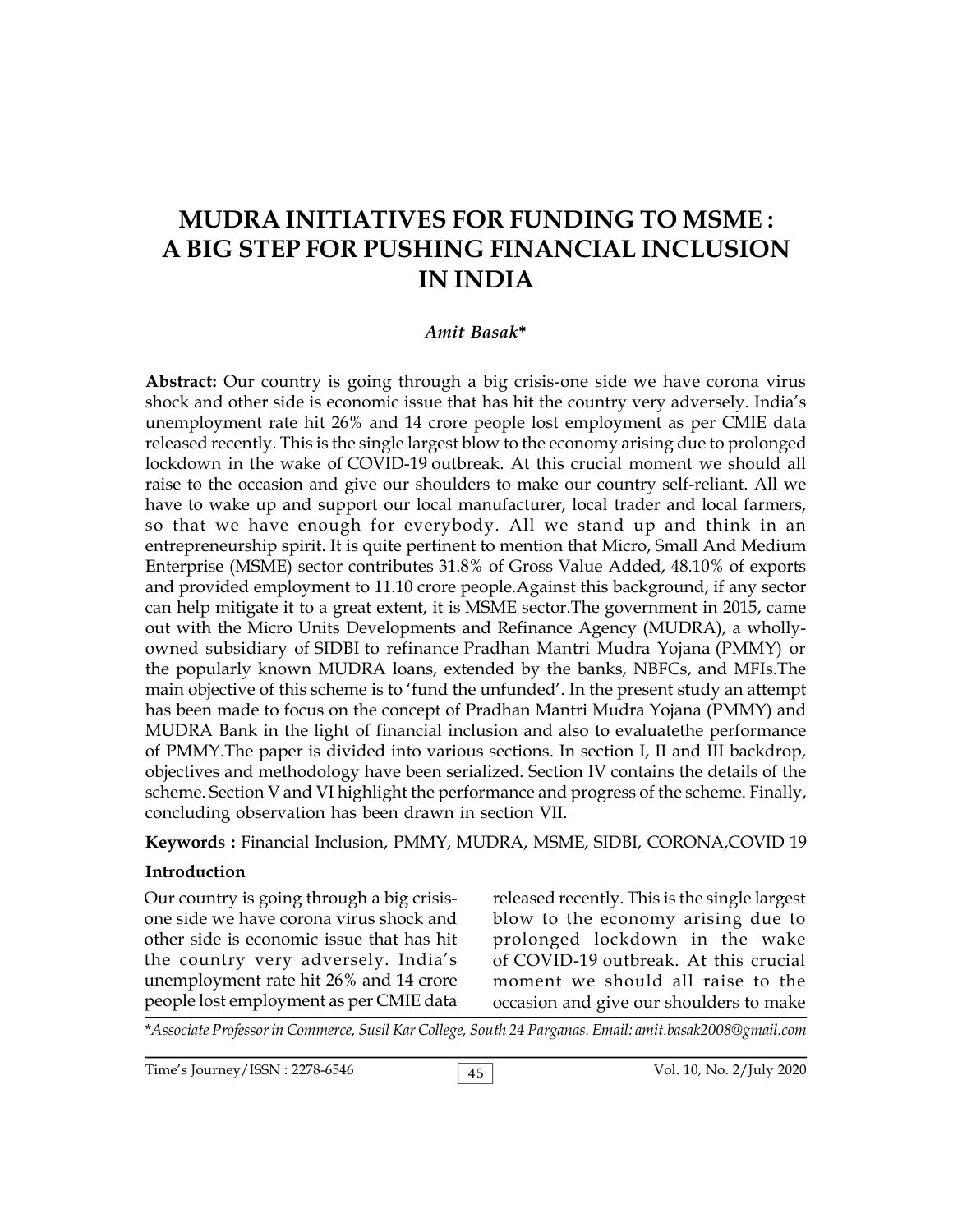our country self-reliant. All we have to wake up and support our local manufacturer, local trader and local farmers, so that we have enough for everybody. All we stand up and think in an entrepreneurship spirit. It is quite pertinent to mention that Micro, Small And Medium Enterprise (MSME) sector contributes 31.8% of Gross Value Added (GVA), 48.10% of exports and provided employment to 11.10 crore people. MSMEs are small units with original investment in plant and machinery at Rs 10 crore at the upper end, with sub-limits for small and micro units at Rs 5 crore and Rs 25 lakh respectively. Currently almost 67 million MSMEs are operating in the non-agricultural sector in India, both unorganised and organised together. Nowhere in the world is there such a large number of enterprises. Of these 96.7% are micro or unorganised and likely employ less than 10 workers. Against this background, if any sector can help mitigate it to a great extent, it is Micro, Small and Medium Enterprises (MSME) sector.The government in 2015, came out with the Micro Units Developments and Refinance Agency (MUDRA), a whollyowned subsidiary of SIDBI to refinance Pradhan Mantri Mudra Yojana (PMMY) or the popularly known MUDRA loans, extended by the banks, NBFCs, and MFIs.These loans cater to shopkeepers, fruit and vegetable vendors, truck operators, repair shops, artisans, food processors, small manufacturing and service units, etc. To build a resilient Indian economy and to improve its export competitiveness, credit flow to the MSME sector has to improve substantially. In this scenario, providing funding support to these units becomes very important as far their growth and employment creation is concerned. MUDRA Yojana are meant to support these enterprises and provide the required funding support to these units as a tool of financial inclusion initiatives.

In the present study an attempt has been made to focus on the concept of Pradhan Mantri Mudra Yojana (PMMY) and MUDRA Bank in the light of financial inclusion and also to evaluate the performance of PMMY.The paper is divided into various sections. In section I, II and III backdrop, objectives and methodology have been serialized. Section IV contains the details of the scheme. Section V and VI highlight the performance and progress of the scheme. Finally, concluding observation has been drawn in section VII.

# **Objectives of the Study**

(i) To focus on the concept of Pradhan Mantri Mudra Yojana (PMMY) and MUDRA Bank in the light of financial inclusion.

(ii) To evaluate the progress of PMMY and its impact on SMMEs.

# **Data and Methodology**

The proposed study is based on secondary data which was collected through journals, articles, research papers and reports available at official website of MUDRA. The data collected are analyzed with the help of statistical tools like ratio, percentages, etc.

**Pradhan Mantri Mudra Yojana(PMMY)**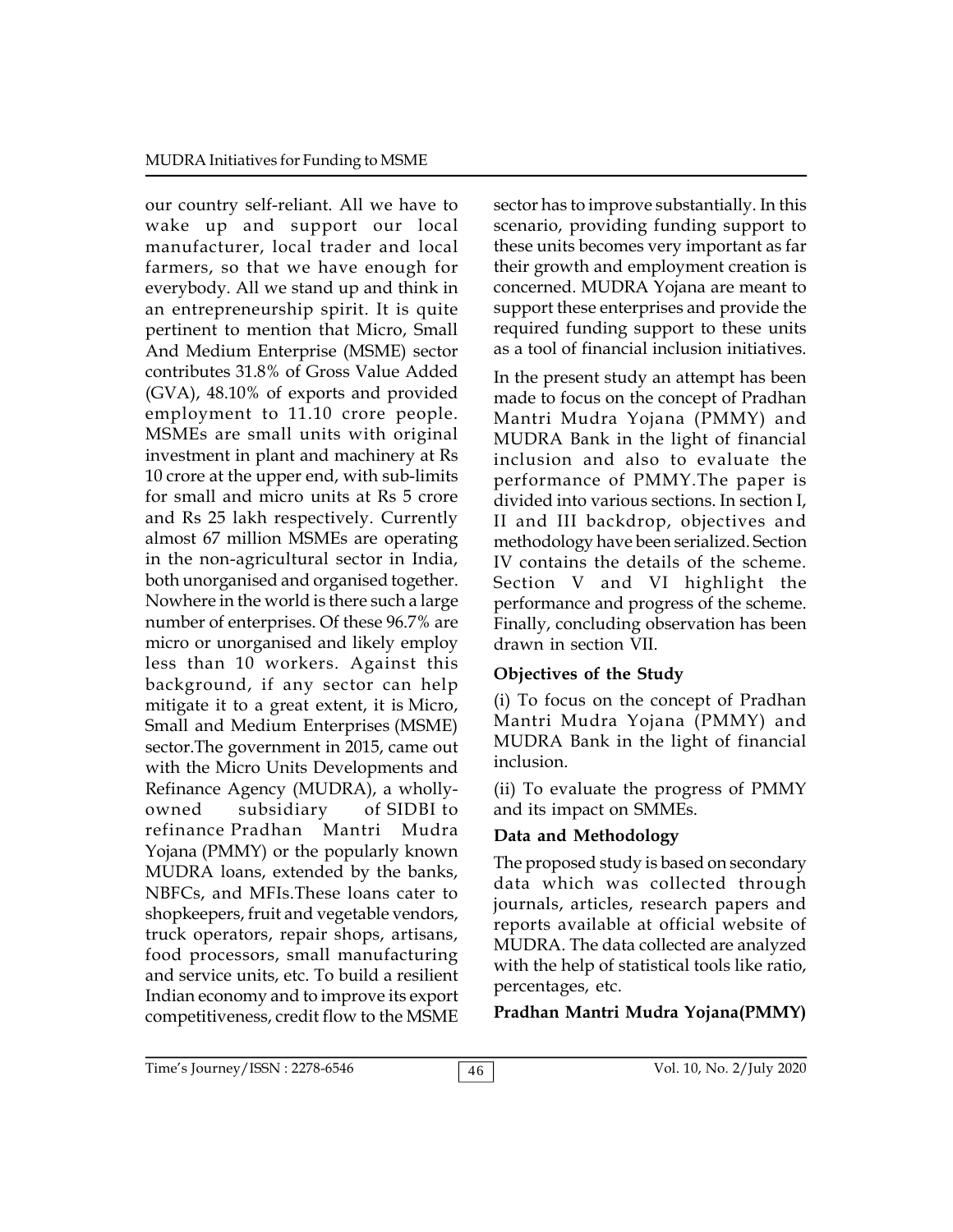Amit Basak

Indian jobs are mostly to be found in the informal sector. It is true that the micro, small and medium enterprises (MSMEs) of this sector are the backbone of the Indian economy, employing over 11 crore people. MSME contributes around 8% to GDP of our country.Engaged in manufacturing, processing, trade and services, these MSME units are largely proprietary or ownership businesses. There are millions of small and micro units existing outside the formal banking system who need funds. These are unable to grow due to the lack of finance or are relying on informal channels of funding like private moneylenders often at highinterest rates. In an attempt to bring such enterprises into the formal financial system and extending affordable credit to them, PMMY was announced by the Hon'ble Prime Minister Shri NarendraModi on 8th April, 2015 along with the announcing of MUDRA Bank. In this setup, MUDRA attempts to redress the problems faced by MSMEs. MUDRA seeks to provide incomegenerating opportunities to those proverbially at the bottom of the pyramid. Its aim is not only the funding the unfunded but also aims to increase the funding gap to micro enterprises and help the existing micro units enhance their activities. MUDRA is a new institution set up by Government of India as a wholly owned subsidiary Small Industries Development Bank of India (SIDBI) to provide funding for the development and refinancing activities of micro units. The main objective of this scheme is to 'fund the unfunded'. It provides refinance support to the banks or all MFIs for

granting to micro enterprises having loan necessity up to 10 lakhs. MUDRA Bank is not a full-fledged bank but it is a refinancing agency. It is a partner with banks, Micro Financial Institutions and other lending institutions. The authorized capital of MUDRA is 1000 crores and paid up capital is 750 crore, subscribed by SIDBI.

Under the umbrella of Pradhan Mantri MUDRA Yojana (PMMY), MUDRA is offering three unique products as per the need and growth of the micro-enterprise. These schemes cover loan amounts as below:

- Shishu: covering loans up to Rs. 50,000
- Kishore: covering loans above Rs. 50,000 and up to Rs. 5,00,000
- Tarun: covering loans above Rs. 5,00,000 and up to Rs. 10,00,000

## **Progress of MUDRA Bank Yojana**

The scheme has since completed four years.During these 4 years, a cumulative amount of Rs. 8.93 lakh crore has been sanctioned under the programme, benefiting 18.25 crore loan accounts. During the first year, an amount of Rs.1.22 lakh crore was set as the target under PMMY, against which an amount of Rs.1,37,449 lakh crore was sanctioned by Banks and MFIs, thereby achieving the target comfortably. During 2016-17 target was set at Rs.1.80 lakh crore and the same was achieved by sanctioning more than Rs.1.80 lakh crore loan by banks, MFIs, SFBs and NBFCs.On the other hand, during 2017-18 Rs.2, 53,677 lakh crore has been sanctioned, as against target of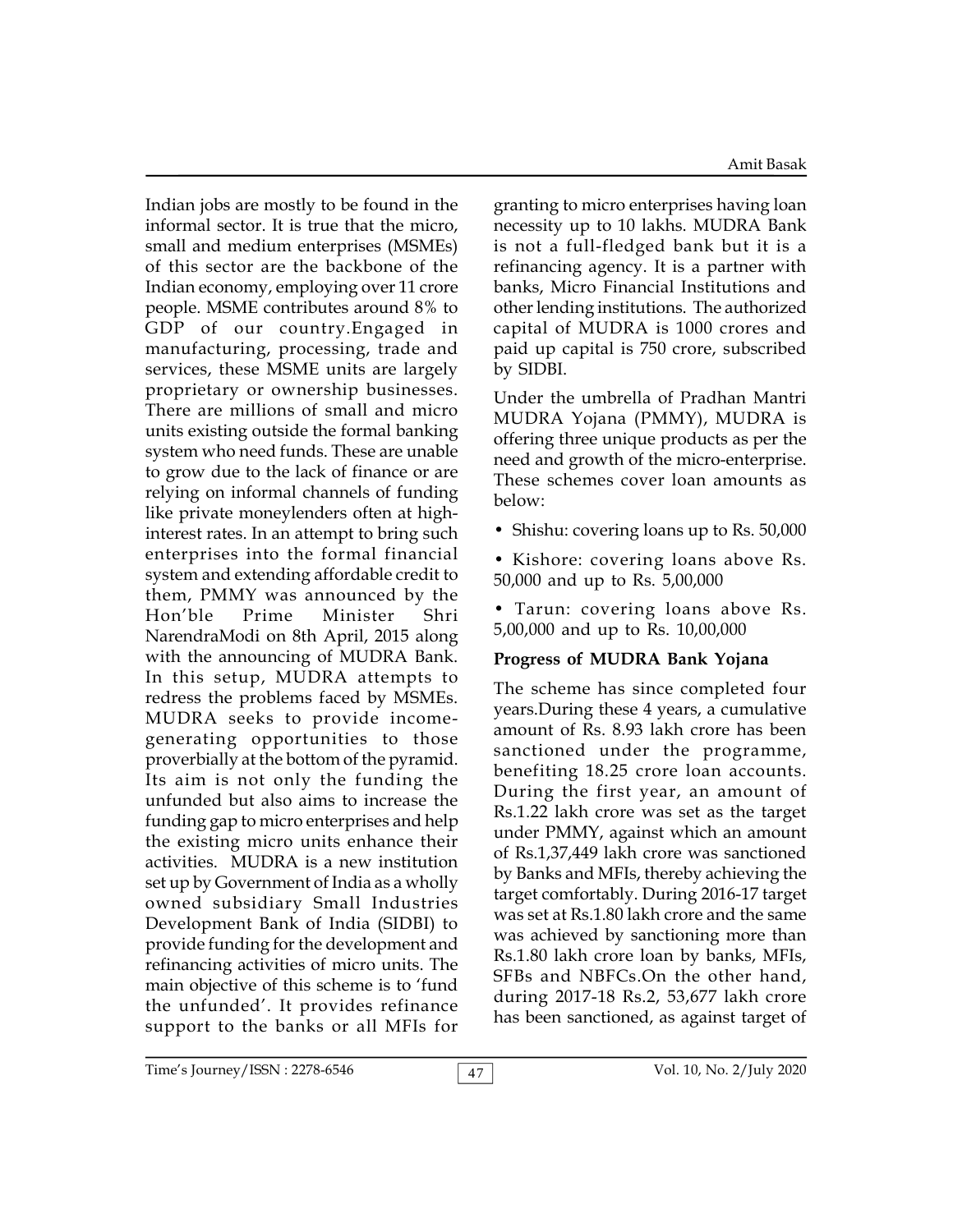Rs. 2.44 lakh crore.During 2018-19 an amount of Rs.3 lakh crore was set as the target under PMMY, against which an amount of Rs.32,17,233 lakh crore was sanctioned by Banks and MFIs, thereby steadilyachieving the target. Total number of PMMY loans sanctioned 5,98,70,318 in 2018-19,which stood at

3,48,80,924 in 2015-16,which registered compound annual growth(CAGR) of 19.73%. From Table 1, here it is clear that more than 134% have been achieved in terms of loan sanctioned over the period of 4 years of the programme, whereas CAGR stood at 32.77%.

| Year                              | 2015-16   | 2016-17   | 2017-18  | 2018-19                  |
|-----------------------------------|-----------|-----------|----------|--------------------------|
| No of PMMY<br>Loan sanctione      | 34880924  | 39701047  | 48130593 | 59870318                 |
| $CAGR$ (%)                        |           |           |          | $(19.73\%)$              |
| Loan sanctioned(Rs)<br>$CAGR$ (%) | 137449.27 | 180528.54 | 253677.1 | 321722.79<br>(32.77%)    |
| Loan disbursed(Rs)<br>$CAGR$ (%)  | 132954.73 | 180311.15 | 246437.4 | 311811.38<br>$(32.86\%)$ |

**Table I : PMMY Progress** *(Rs. in crores)*

Further, it is being observed that the target set for the year 2018-19, under PMMY was at Rs.3,00,002 lakh crore, which was initially distributed to the banks and MFIs, who in turn were distributed furtherinto State-wise and branch-wise targets. This target was achieved by sanctioning Rs. 3,21,722.79lakh crore loan (i.e. 107% of target) by banks, MFIs, SFBs and NBFCs.In the context of disbursement of loan, it revealed that it had gone up from Rs.1,32,954.27crore in 2015-16 to Rs.3,11,811.38 crore in 2018-19, thus recorded a compounded annual growth of 32.86%every year.

The agency wise performance against

their overall target is disclosed in Table II, which indicates 26.82% growth in the overall performance of the programme by all the institutions. Public Sector Banks registered a significant growth of 7.3%, while the growth in respect of SFBs remained highest at a margin of 56.4%. During the year, ten SFBs sanctioned a total amount of Rs. 29,794.37 crore to 77.22 lakh loan accounts. Ujjivan Small Finance Bank is the top Institution among SFBs with a sanction amount of Rs. 6,567 crore to 19.45 lakh borrowers. Among the Public Sector Banks, State Bank of India with Rs.33,825.92 crore for 27.37 lakh accounts topped the table.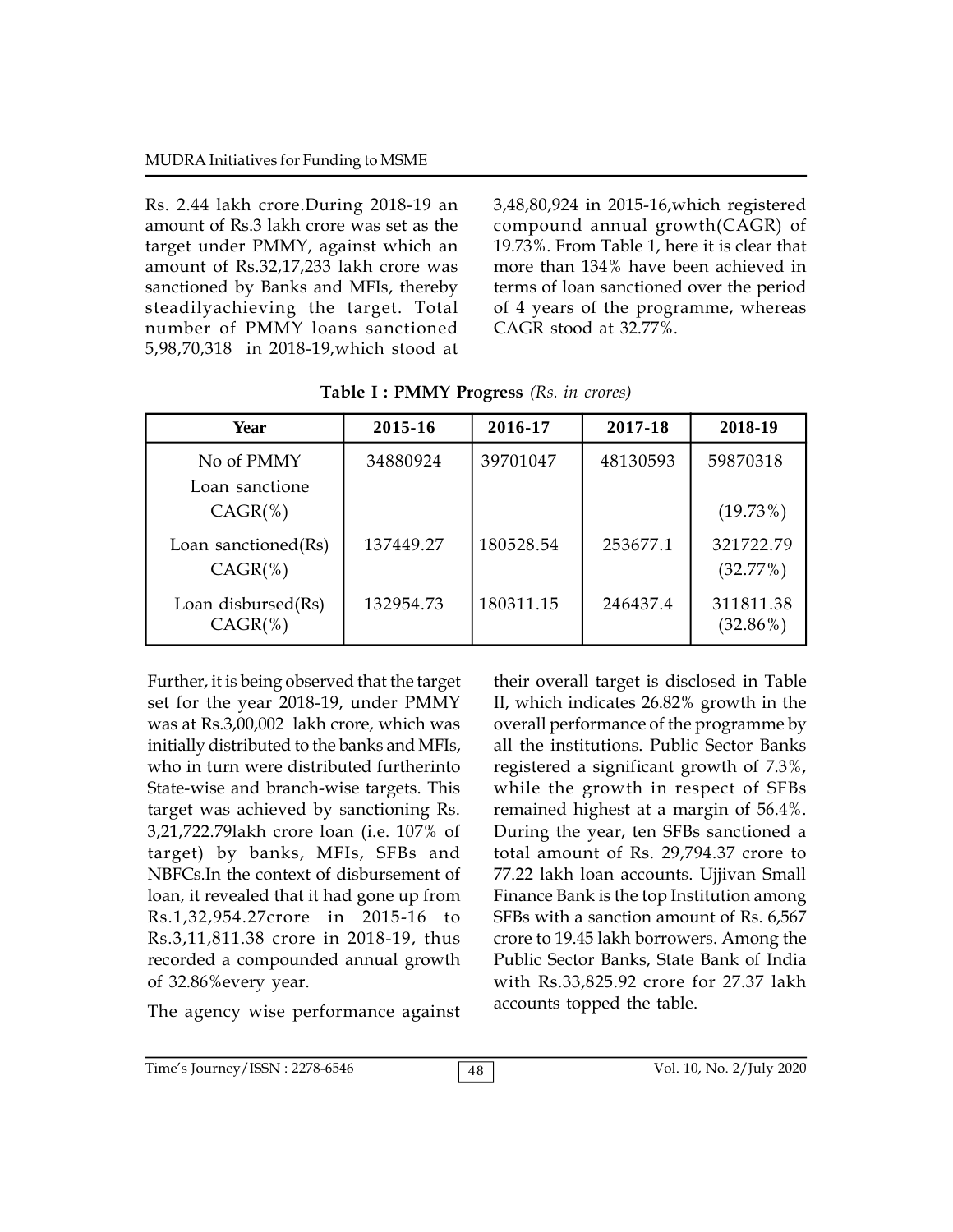|                                                |               | 2018-19      | <b>Target</b><br>Achieved<br>$(^{0}/_{0})$ | 2017-18      | 2016-17                    | $2015 - 16$   | <b>CAGR</b> | Growth<br>$(2018-19)$<br>over<br>$2017 - 18$ |
|------------------------------------------------|---------------|--------------|--------------------------------------------|--------------|----------------------------|---------------|-------------|----------------------------------------------|
| Agency                                         | Target        | Sanction     |                                            |              | Sanction Sanction Sanction |               |             |                                              |
| Public<br>sector<br><b>Banks</b>               | 108690<br>.99 | 99234<br>.96 | 91%                                        | 92492<br>.68 | 71,953<br>.67              | 59,674<br>.28 | 18.47%      | 7.30%                                        |
| Private<br>Sector<br><b>Banks</b>              | 57850         | 64037<br>.25 | 111%                                       | 49545<br>.11 | 39,042<br>.60              | 20,445<br>.74 | 46.31%      | 29.25%                                       |
| <b>RRBs</b>                                    | 20560         | 18046<br>.89 | 88%                                        | 15454<br>.51 | 12,009<br>.52              | 11,324<br>.47 | 16.81%      | 16.78%                                       |
| <b>SFBs</b>                                    | 25000         | 29754<br>.37 | 119%<br>.89                                | 19022<br>.89 | 55,657<br>.01              | 46,004<br>.78 | 13.52%      | 56.41%                                       |
| <b>NBFCs</b>                                   | 32050         | 47136<br>.75 | 147%                                       | 27018<br>.16 | 1,865<br>.74               |               |             | 74.46%                                       |
| <b>NBFC</b><br>& Non<br><b>NBFC</b><br>$-MFIs$ | 55850         | 63470<br>.97 | 114%                                       | 50143<br>.75 |                            |               |             | 26.58%                                       |
| <b>Total</b>                                   | 300002        | 321722       | 107%                                       | 253677       | 180,528                    | 1,37,449      | 32.76%      | 26.82%                                       |

**Table II: Agency-Wise Performance** (Rs in crore)

The other major contributors in the public sector banks category are CanaraBank with Rs 10,291 croreand Bank of India with Rs 6,430.74 crore.The Public Sector Bank achieved 91% of its target. The private sector banks also performed very well with a sanction of Rs.64,037.25crore against the target of Rs 57,850 crore during the year (thereby achieved 111% of target), recording a growth of 29.25%.Bandhan Bank, toppedthe list

with Rs 20,913.48 crore sanction, which is around 33% of the total sanction by Private Sector Banks. It was followed by Induslnd Bank and ICICI Bank with Rs croreand Rs. 6,579.41 crorerespectively. During 2018-19, the Micro Finance Institutions (MFIs) contributed significantly to PMMY with Rs 63,470.97 crore, extended to 2.48 crore borrowers. The growth of MFIs stood at 26.58%. This sector achieved 114% of its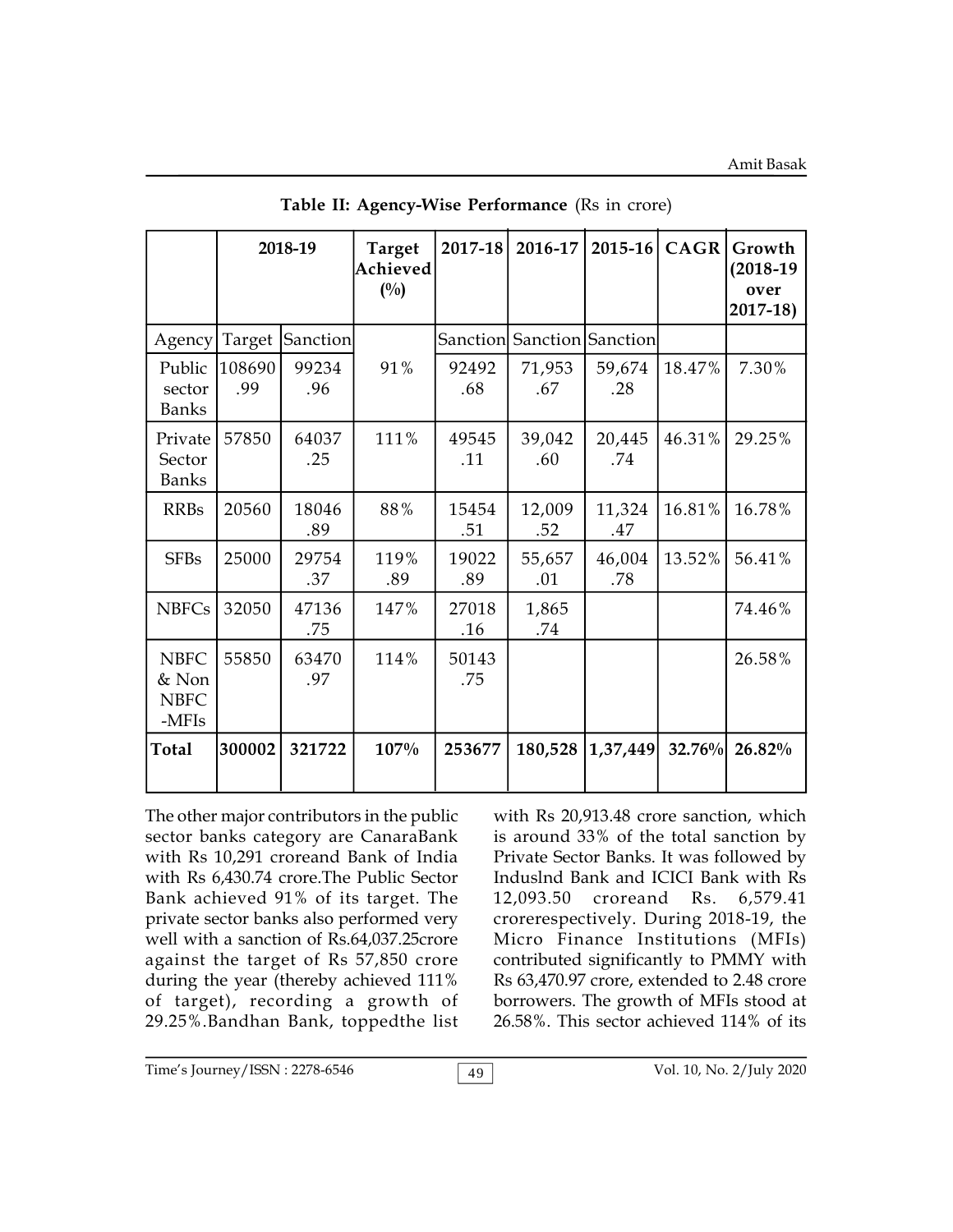target.Bharat Financial Inclusion Limited was the leading Microfinance Institution with a sanction amount of Rs 17,052.64 crore to more than 65 lakh loan accounts. A new category of Banks viz. Small Finance Banks (SFBs), emerged during the year, which sanctioned under PMMY amounted to 10,319 crore, extending loans to 29.60 lakh borrowers. The Regional Rural Banks (RRBs) sanctioned Rs18,046.89 crore against a target of Rs 20,560 croreunder PMMY during the year and their share was only about 16.78%. It attained 88% of the target. Among RRBs, three banks viz.Pragathi Krishna Gramin Bank with Rs.2,432.54 crore and Kerala Gramin Bank with Rs. 2,125.64 crore and Karnataka VikasGrameen Bank with Rs.940.78 crore were the major contributors. Non-Banking Financial Companies also emerged as the major contributor to Pradhan Mantri MUDRA Yojana with a total sanction of Rs. 47,136.75 crore against the target of Rs.32,050 crore (i.e.147% of target).From the Table it is here exhibited that CAGR

of Public Sector Banks, Private Sector Banks,RRBs and MFIs registered at 18.47%,46.31%,16.81% and13.52% respectively over the 4 years, whereas this sector as a whole attained 32.76% as CAGR.

### **State-WisePerformance**

Total amount disbursed under PMMY in India was Rs.3,21,722.79crores as on 31.03.2019. The state level performance was monitored by State Level Bankers Committee (SLBC). Of all the States, Tamil Nadu topped with Rs.34,260.05 crore sanction, closely followed by Karnataka with Rs.29.995.35 crore and West Bengal stood at third with Rs.26,462.13 crore. Among the states Bihar and Odisha have shown significant growth of 53% and 36% respectively in 2018-19.Following Top ten states, which have contributed 76% in terms of total sanctions whose performance along with their comparative position in sanctions during 2018-19 is as under:

| <b>State</b>  |                       | 2018-19       | 2017-18                 |                           |              |
|---------------|-----------------------|---------------|-------------------------|---------------------------|--------------|
|               | No of<br>Loan Account | <b>Target</b> | Loan<br><b>Sanction</b> | Loan<br><b>Sanctioned</b> | $Growth(\%)$ |
| Tamil Nadu    | 7440662               | 27751.80      | 34260.05                | 25331.68                  | 35           |
| Karnataka     | 5806936               | 26453.94      | 29995.35                | 23009.73                  | 30           |
| Maharashtra   | 4385981               | 26986.30      | 26438.94                | 22751.40                  | 16           |
| West Bengal   | 5856048               | 23951.95      | 26462.13                | 20552.19                  | 19.29        |
| Uttar Pradesh | 4975961               | 25583.02      | 26190.58                | 22077.89                  | 19           |
| Bihar         | 5999640               | 19100.99      | 24405.99                | 15919.40                  | 56.20        |

**Table III: Performance of Top 10 States(2018-19)**(Rs in crore)

Time's Journey/ISSN : 2278-6546 50 50 Vol. 10, No. 2/July 2020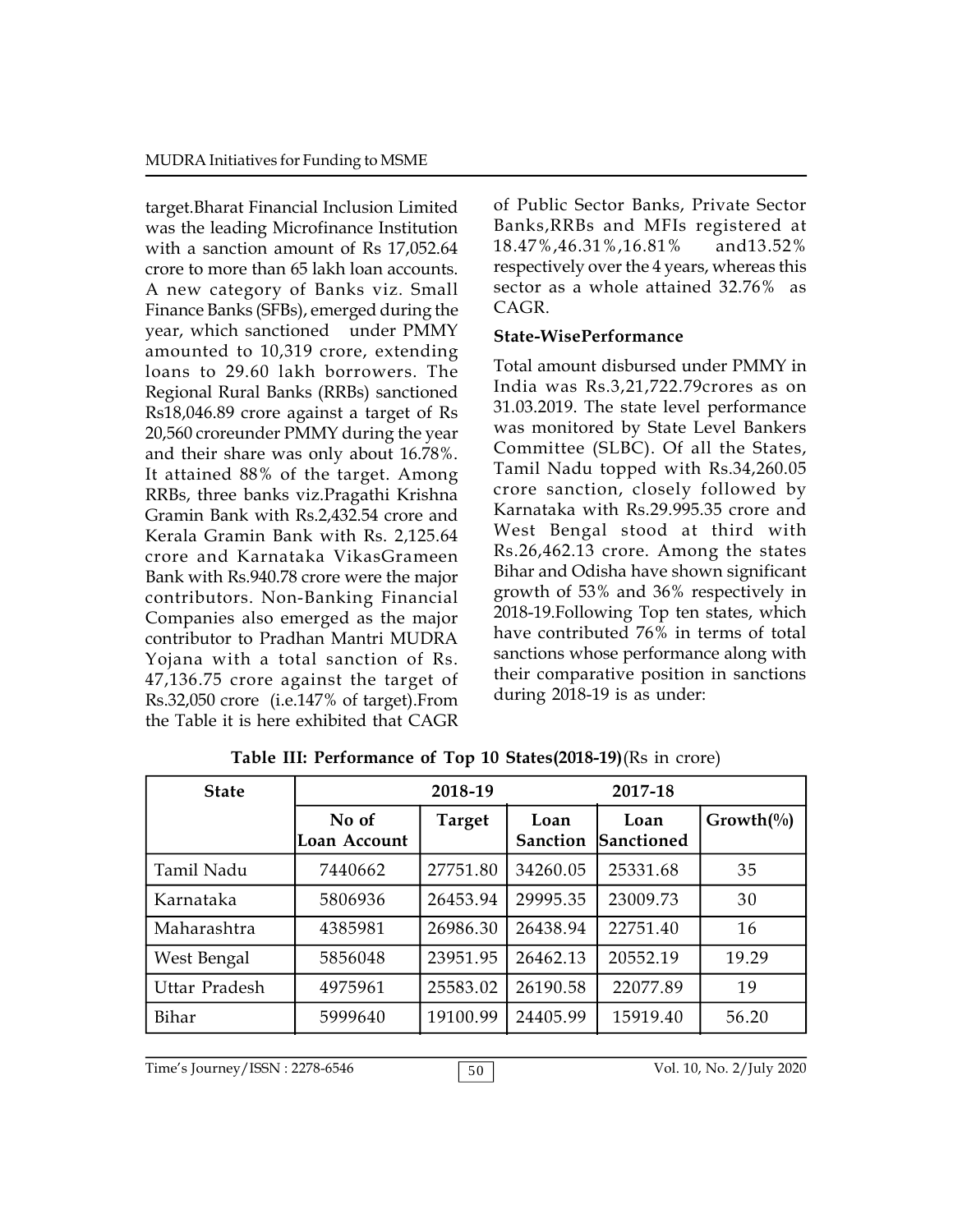| <b>State</b>   |                       | 2018-19       |          |                                    |              |
|----------------|-----------------------|---------------|----------|------------------------------------|--------------|
|                | No of<br>Loan Account | <b>Target</b> | Loan     | Loan<br><b>Sanction Sanctioned</b> | $Growth(\%)$ |
| Madhya Pradesh | 3282723               | 16694.76      | 17407.92 | 14886.15                           | 17           |
| Rajasthan      | 2727579               | 16530.31      | 17506.39 | 13862.55                           | 26           |
| Odisha         | 4164432               | 14071.05      | 15770.28 | 11558.91                           | 36           |
| Gujrat         | 1826207               | 14051.97      | 13216.78 | 11386.52                           | 16           |

## **Performance of PMMY (loan Category Wise)**

The growth recorded was quite significant. It is observed that number of loan sanctioned under the category of Shishu registered highest growth of 34.3%,where as in case of Kishore and Tarun it stood as 20.36% and 23.05% respectively. Total amount of loan sanctioned increased from Rs 1,37,449.27crorein 2015-16 to Rs. 3,21,722.79 crore in 2018-19 showing an increase of more than 134% during the period. The sanctioned amount under **Shishu** category enhanced from Rs.62,894.96 crore in 2015-16 to Rs.1,42,345.25 crore in 2018-19. It registered a significant increase of 126.3% during the periods of 4 years.The CAGR corresponding to loan under Shishu category stood at 31.29%.It also exhibits 34.3% growth over the preceding year.It is apparent that 3,24,02,004accounts were sanctioned during 2015-16,which was increased to 5,15,07,438 accounts in 2018-19 under Shishu,thus showed an increase of nearly 59% over the year. It is increasing with a CAGR of 16.07% every year.

Under **Kishore** the number of loan accounts sanctioned were increased from 20,69,331 in 2015-16 to 66,06,009 in 2018- 19 showing a compounded annual growth rate of 47.24% every year.The amount of loans sanctioned under Kishore stood at Rs 1,04,386.68crore in 2018-19, as against Rs .43,052.55crore in 2015-16. It implies a CAGR of 20.36% every year.

Under **Tarun** sanctioned loan accounts have been gone up from 4,10,003 accounts in 2015-16 to 17,56,871 accounts during in 2018-19, showing a CAGR of 62.42% every year.

The sanctioned amount under this category enhanced from Rs.31,501.76 crore in 2015-16 to Rs.74,990.86 crore in 2018-19. It registered a growth more than 23% over the last year and compounded annual growth rate stood at 33.52%.

It is apparent that out of total loans disbursed, loans under **Shishu** category alone registered CAGR of 31.06%,as the disbursement enhanced from Rs.62,028 crore to Rs.72,291.84 crore during the period under study. The amount of loans disbursed under **Kishore** stood at Rs 99,868 crore in 2018-19, as against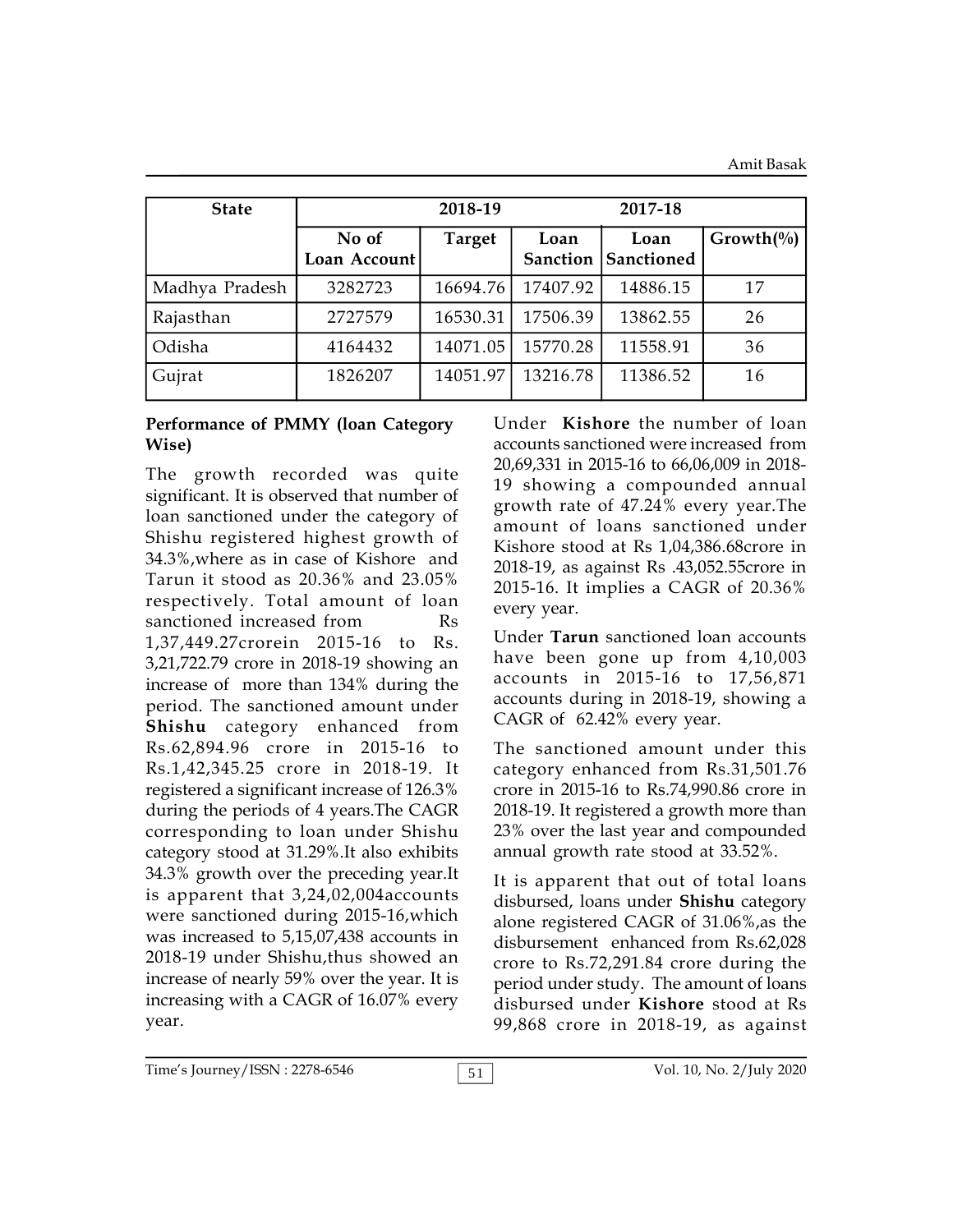Rs.41,013 crore in 2015-16. It implies a CAGR of 34.47% every year.Under **Tarun** the amount of loan disbursed were increased from 29,854 crore in 2015-16 to 72,291.84 crore in 2018-19, which recorded a CAGR of 34.28% every year. It is apparent that out of disbursement of

total loans, loans under Tarun category alone registered an increase of more than 142% during the period. The increasing trend in amount of disbursement throughout the period represents the good performance under Pradhan Mantri Mudra Yojana (PMMY).

| Category       |                                  | 2015-16  | 2016-17  | 2017-18   | 2018-19   | <b>CAGR</b><br>$(^{0}/_{0})$ |
|----------------|----------------------------------|----------|----------|-----------|-----------|------------------------------|
|                | No of<br>PMMY Loan<br>sanctioned | 32402004 | 36497813 | 42669795  | 51507438  | 16.07%                       |
| Shishu         | Loan<br>sanctioned(Rs)           | 62894.26 | 85100.75 | 106001.6  | 142345.25 | 34.3%                        |
|                | Loan<br>disbursed(Rs)            | 62028.02 |          | 104228.05 | 139651.55 | 31.06%                       |
|                | No of<br>PMMY Loan<br>sanctioned | 2069331  | 2663502  | 4653874   | 6606009   | 47.24%                       |
| <b>Kishore</b> | Loan<br>sanctioned(Rs)           | 43052.55 | 53545.14 | 86732.16  | 104386.68 | 20.36%                       |
|                | Loan<br>disbursed(Rs)            | 41073.00 |          | 83197.09  | 99868     | 34.47%                       |
|                | No of<br>PMMY Loan<br>sanctioned | 410003   | 539732   | 806924    | 1756871   | 62.42%                       |
| Tarun          | Loan<br>sanctioned(Rs)           | 31501.76 | 41882.66 | 60943.34  | 74990.86  | 23.05%                       |
|                | Loan<br>disbursed(Rs)            | 29854.00 |          | 59012.25  | 72291.84  | 34.28%                       |

|  | Progress under PMMY (category-wise) (Rs. In crore) |  |  |
|--|----------------------------------------------------|--|--|
|  |                                                    |  |  |

## **Conclusion**

Due to corona virus outbreak most of the production units are shutdown, MSME

are struggling to pay their workers. No doubt prolonged lockdown due to corona